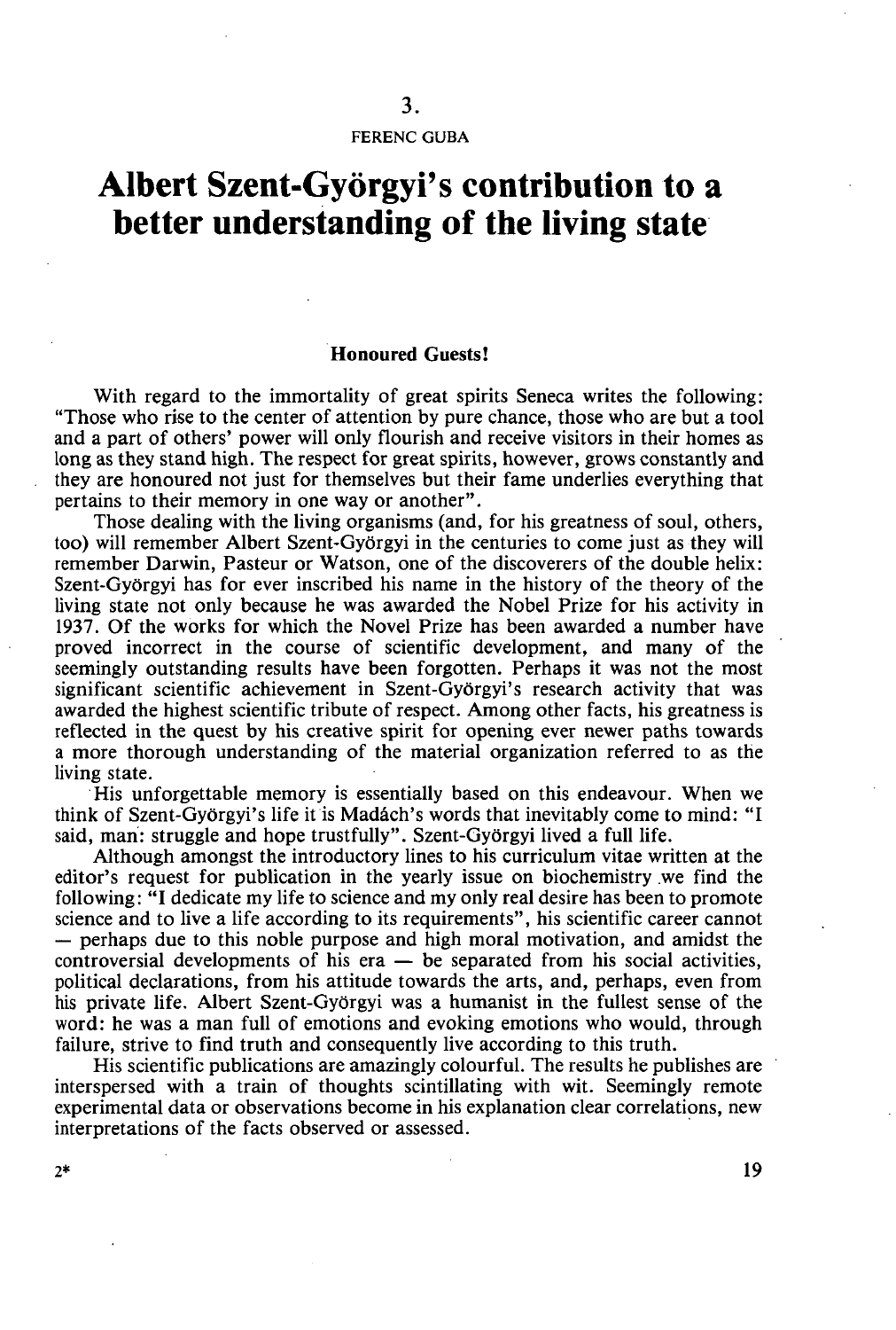Albert Szent-Györgyi's only scientific purpose was to understand and reveal the fundamental laws of matter as a living state. A classical formulation concerning life is what he wrote in "The science of Life" in the introduction to a volume on the frog and its heart published in 1943 under his editorship. The essence of this formulation is briefly as followes: in biology, 1 plus 1 does not equal 2, but is something else, something more, something new.

During his scientific career he was mainly concerned with the organization of matter into structures disposing signs of life and their functions. Striving for a better understanding of life he proceeded through stages of descriptive morphological, physiological and biochemical investigations towards the study of electron movement.

What he was actually working on, what structural layers, or what models he was dealing with, depended always on the stage of his mental development and experience, and, of course, on the actual problems to be solved through biochemistry, as well as on the appropriateness of the model used for answering the given question, and on the efficiency offered by the different methodological approaches. In this latter respect his intuitive way and ingenuity in finding simple solutions, sometimes confined to the mere use of test tubes, amazed both his colleagues and his scientific rivals. Mention should be made of the fact that, especially in the last few decades, many specialists doing excellent research in their own field and living with the magic of refined and mechanized devices have failed to understand the revelation of essential questions by Szent-Györgyi precisely because the methodological approach seemed to be oversimplified.

For the study of most biochemical and, in general, biological problems it is of utmost importance to select the suitable model, i.e. to decide what kind of living organism or what type of biochemical function or process should be chosen for answering the actual question. Szent-Györgyi was certainly aware of this. He was a master at finding and selecting the appropriate experimental model. This was the way he evaluated the functional importance of the morphological changes based on the molecular combination of proteins with respect to blood coagulation or to the muscle proteins named "actin" and "myosin". And this was the way he used the breast muscle of the pigeon for the study of the chemical energy production of the cells, of biological oxidation, etc. Working with these models in reassuringly suitable experimental conditions, he was able to obtain definite and commensurable answers to the questions "asked of nature". His profound knowledge of the field rested, in the first place, on his inclination towards experimentation. He came to know the living state through the touch of his fingers and the keen observation of his sharp eyes so that he spent most of his days in his laboratory even when he was already old.

The exploration of Szent-Györgyi's scientific activity, of its values and farreaching effects, will take many years of work. The revelation of his heritage including his scientific results is one of our future obligations. It goes without saying that in this commemoration I can only refer to fragments,  $\sim$  sparks lighting torches in scientific life.

I will briefly throw some light on Szent-Györgyi's contribution to a better understanding of the living state by mentioning three seemingly unrelated topics of his scientific activity. They are as follows: biological oxidation, the physiology of the motion and the problem of cancer.

When Szent-Györgyi realized that one must go at least as far as the level of biochemical processes in order to reach a better understanding of the living state,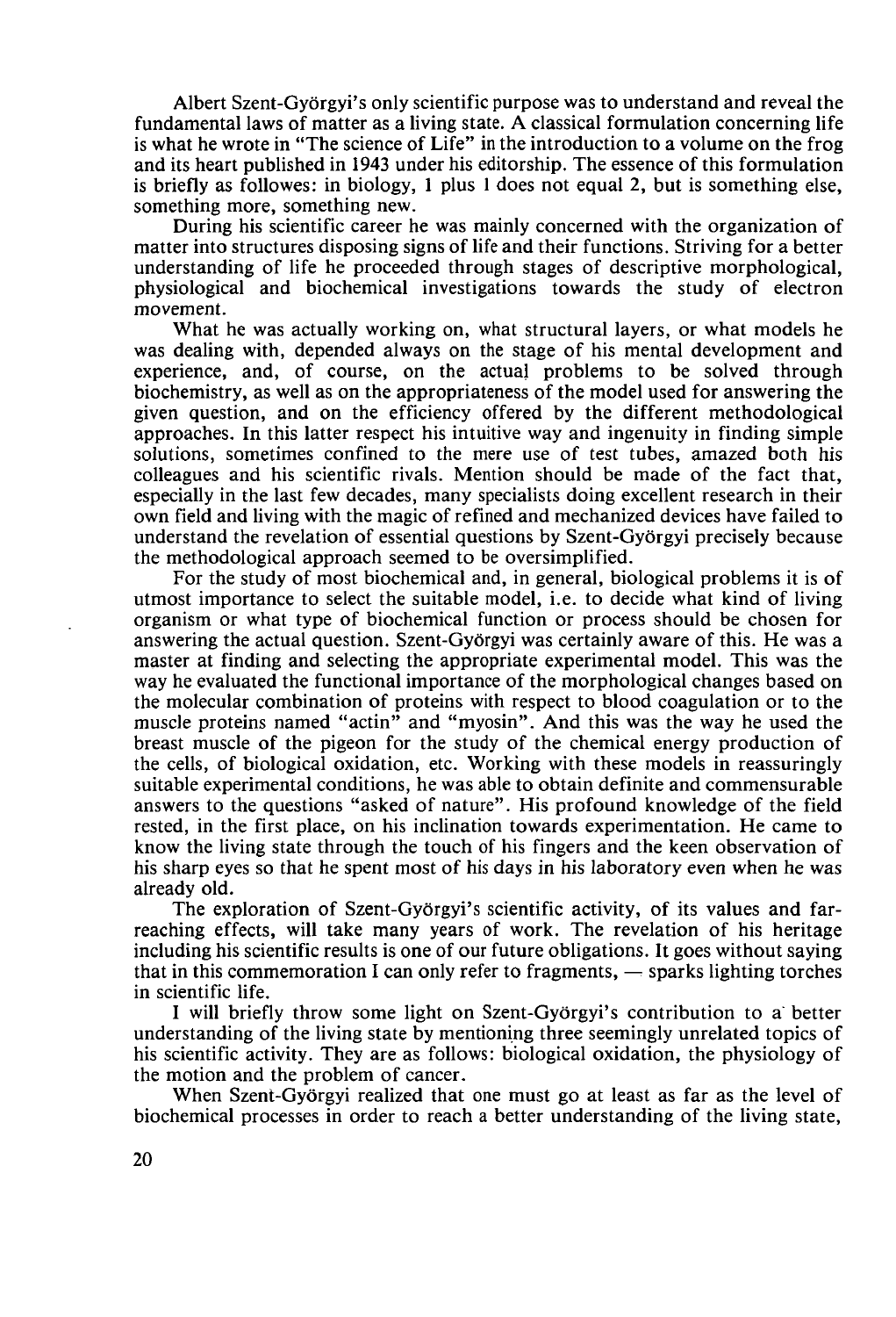the burning question of modern biology at the time (in the 1920's) was the problem of chemical energy production obtained by biological combustion. (By the way, it seems that a final solution to this problem was reached only in the sixties, for which Mitchell, and of course, others in the meantime, were awarded the Nobel Prize.) At that time two research groups were taking an interest in the question and had rather unusual debates with each other: one of the groups (led by Wieland) considered the enzyme activation of nutriment hydrogen to be inseparable, whereas the other group (led by Warburg) claimed the enzyme activation of air oxygen to be inseparable, as evidenced by precise experiments. (As is well-known, although the combustion of nutriments is coupled with  $CO<sub>2</sub>$  expiration, the chemical energy relevant to the biological system is obtained from the union of hidrogen and oxygen, i.e. the formation of water.) Szent-Györgyi's ingenious experiments, the majority of which were carried out in collaboration with his colleagues in Szeged, produced evidence that both types of activation are necessary: the hydrogen of nutriments reaches air oxygen through different stages. The stages are represented by welldefined  $C_4$  organic molecules oxaloacetic-, succinic-, fumaric-, and malic-acids. Through this observation (which meant, along with the discovery of vitamin C, the Nobel Prize for him), Szent-Györgyi put an end to a long-lasting debate and opened the way for a detailed description of energy production in the cells of most higher organisms. This fundamental observation by Szent-Györgyi and his colleagues led first to the exploration of the Tricarboxylic Acid Cycle (the Szent-Györgyi — Krebs cycle, as we Hungarians refer to it), and later to that of electron transportation.

It is worth noting that finding a relatively quick answer to the problem was due to the selection of the appropriate model. It was Szent-Györgyi who introduced sectioned breast muscle of the pigeon in analyzing cellular respiration. Now we know that this muscle can do its job (i.e. provides for the long-time flight of the pigeon) because it is rich in mitochondria, which are the organelles of cellular respiration.

And now I shall turn to the second topic. In Szeged, the investigations with muscles began with the application of pigeon breast muscle. But Szent-Györgyi was not interested in muscle tissue either in this study of the muscle with a view to motion and its related phenomena in all living beings, or in other studies to be mentioned later on. In this case, too, he made use of the muscle to answer one fundamental question in biology. Muscle, again, was used as a model due to its specification as an organ of motion. (It should be added that Szent-Györgyi had brought over a specialist in muscle physiology, Jenő Ernst — lest some trivial setback should occur — who kept on working in the laboratory in Szeged in his own field.) The study of muscle motility (muscle contraction and relaxation, mechanical work done by muscle) began in Szeged in 1940 and was continued in Budapest under his guidance till 1947, when Szent-Györgyi left the country. This work involved almost all his colleagues in Szeged and Budapest. After he had settled in America he went on doing research in this field for a while, but the fundamental observations had been made in Szeged, and I think I am right in saying that these latter results by Szent-Györgyi's outdo in importance his previous investigations. Had he been luckier, he might have been awarded a second Nobel Prize. Switching over to the study of muscle movements had firm roots in the past: thanks to his activity, the mainstreams of the study of energy production had already been formed and it was time for the details to be described.

Furthermore, it became evident that a unique phosphate organic compound, the "big source of energy", i.e. adenosine triphosphate (ATP) is an outcome of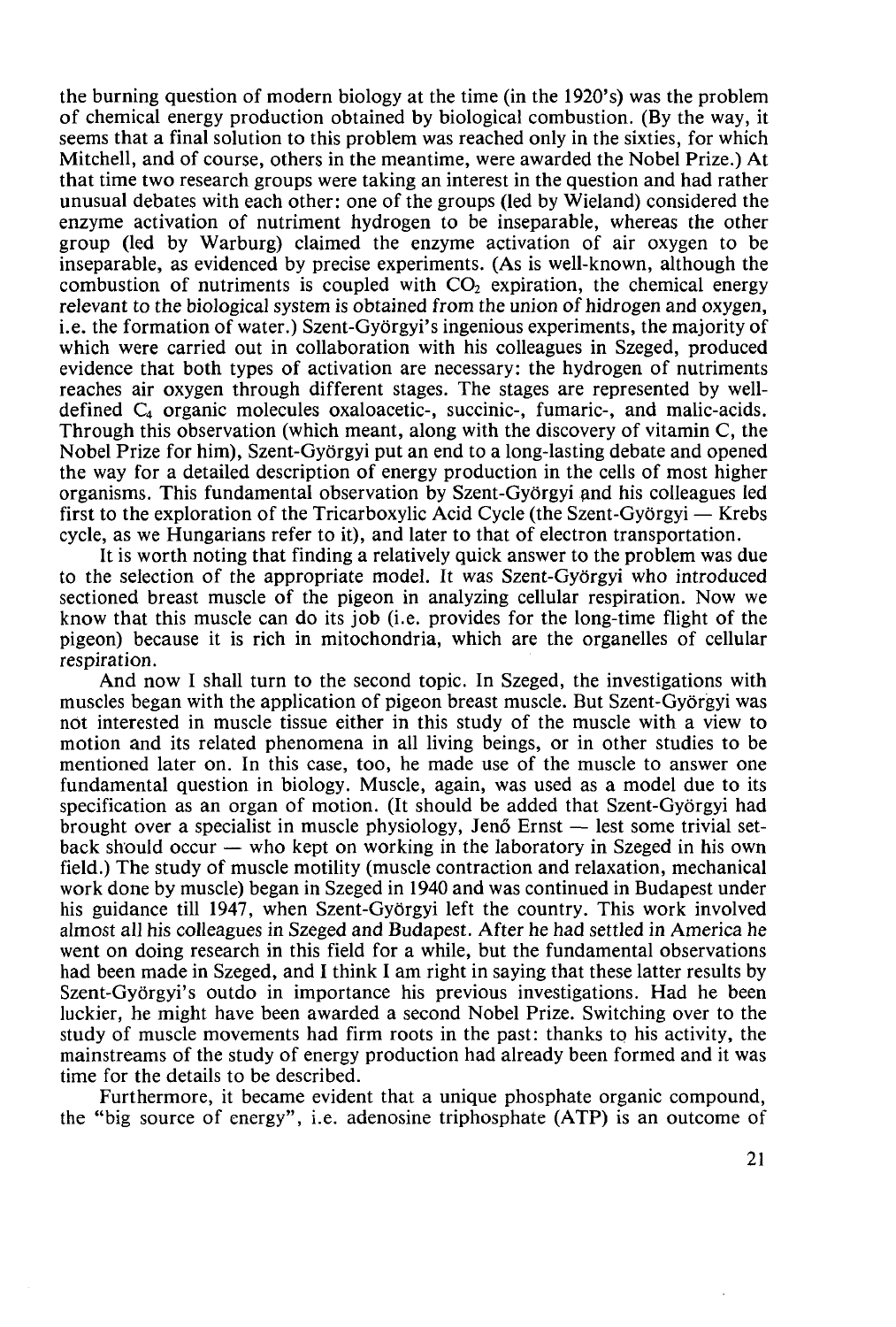energy production. It was in these years that the Soviet scientists Engelhardt and Lyubimova discovered that ATP and myosin, the fibrous protein of muscle fibre interact: while ATP hydrolases, myosin threads become deformed. According to Szent-Györgyi's ingenious insight, we have now arrived at an appropriate model for the study of the energy source synthesized in energy production as it is in its biological function, i.e. motion. It took only a couple of years of intensive research to identify the biochemical mechanism underlying the physiology of motion. It appeared that this necessitates the presence of two proteins, myosin and actin (both were isolated in a pure form during these investigatios), which interact with each other in the presence of ions that can be found in muscles cells. The rate of consumed energy of ATP during motion is proportionate to the extent of motion. Since research continued in a country which was separated from the outer world during the war scientific community learned the sensational results only after the liberation of Hungary in 1944. It would be no exaggeration to state that the many volumes summarizing the achievements of Szent-Györgyi and his colleagues, caused a world-wide sensation among biologists. These volumes are a treasure in every selfrespecting biochemist's library. Following the investigations started in Szeged, there are a number of countries where high-level biological experiments are at present being carried out that relate to the study of the physiology of motion at the molecular level. Along the path made by Szent-Györgyi it is now evident that any cell motility, any change in cell shape, and even a major part of matter transportation (e.g. in the nerve cells) takes place according to the principle formulated in Szeged thus providing a subtle proof for Szent-Györgyi's idea: "nature is economical, it will not invent a new mechanism for the solution of the same problem". I think we should pay attention also to the fact that the cognitive process initiated by Szent-Györgyi almost 50 years ago, which linked a relatively complex physiological phenomenon to molecular and submolecular interactions; opened a new way towards the interpretation of mechanisms of biological control. The first results of these studies now appear to be bearing fruit.

In the sixties Szent-Györgyi's attention gradually turned towards the malignant transformation of cells, which was preceded by the recognition of the fact that in the case of the living state the fundamental laws should be detected on the submolecular and, indeed, on the subatomic level. He thought that some special kinds of substance, tree radicals which are difficult to analyse, can play a role in cell transformation and, consequently, in the formation of malignant tumours. He had an ever-growing confidence in the idea that malignant transformations can be explained only after an understanding of normal changes in the cell. In America, in the maritime biological laboratory of Woods Hole he and some of his colleagues started wearisome research into the biochemical processes of tumoruos tissues. He dealt with the metabolism and effects of compounds similar in properties to ascorbic acid which he had isolated and studied at the beginning of his scientific career.

Although his contribution to a better understanding of cancer has not as yet developed into significant results, he did, on the one hand, call attention to such unique states of substantial systems which seem to open new paths in field of physics and biophysics, and, on the other hand, he created a special form of scientific collaboration named "the Laboratory without walls", which is sponsored by voluntary contributions and involves many scientists all over the world collaborating not only in interdisciplinary fields but also in intercontinental dimensions.